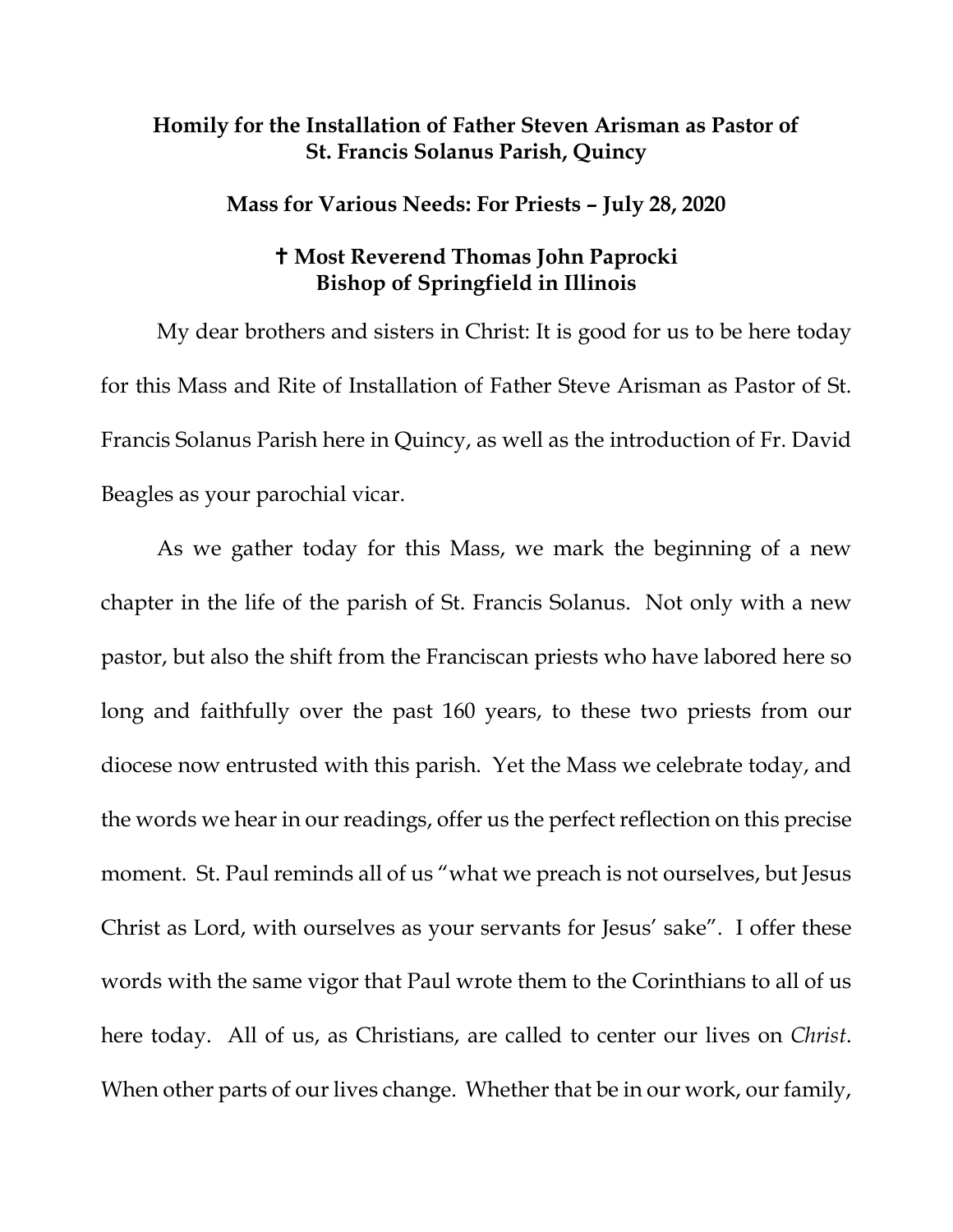our parish, or any other arena, we can have confidence and joy because He, Jesus, remains at the center of our lives. These are words of great hope!

I offer these words as well to your new priests as well. It is a great joy for me that Father Steven Arisman has accepted the call to serve as the local shepherd of the Catholic community of faith here, with the help of his newlyordained Parochial Vicar, Father David Beagles. Today in a particular way each of them is entrusted with the pastoral care of all of you as an *Alter Christus*, another Christ, shepherding your souls in the name of God, and in collaboration with me, your bishop, all of us as servants of the Lord. They must keep in mind St. Paul's words as well, and Christ's own statement "I am the Good Shepherd." May they both take those words to heart each day as they assist Him in shepherding this parish into eternity with Christ.

I also wish to express my deep appreciation to Father Don Blaeser for his dedicated ministry as your Pastor for the past ten years, as well as to Fr. Bob Barko, who assisted him as Parochial Vicar. Our prayers and thanks go with them both, and for the many decades that they, and so many other Franciscan priests, served here at St. Francis.

Father Steven Arisman was ordained in 2014 and served as a parochial vicar at Ss. Peter and Paul Parish in Collinsville for the first year of his

2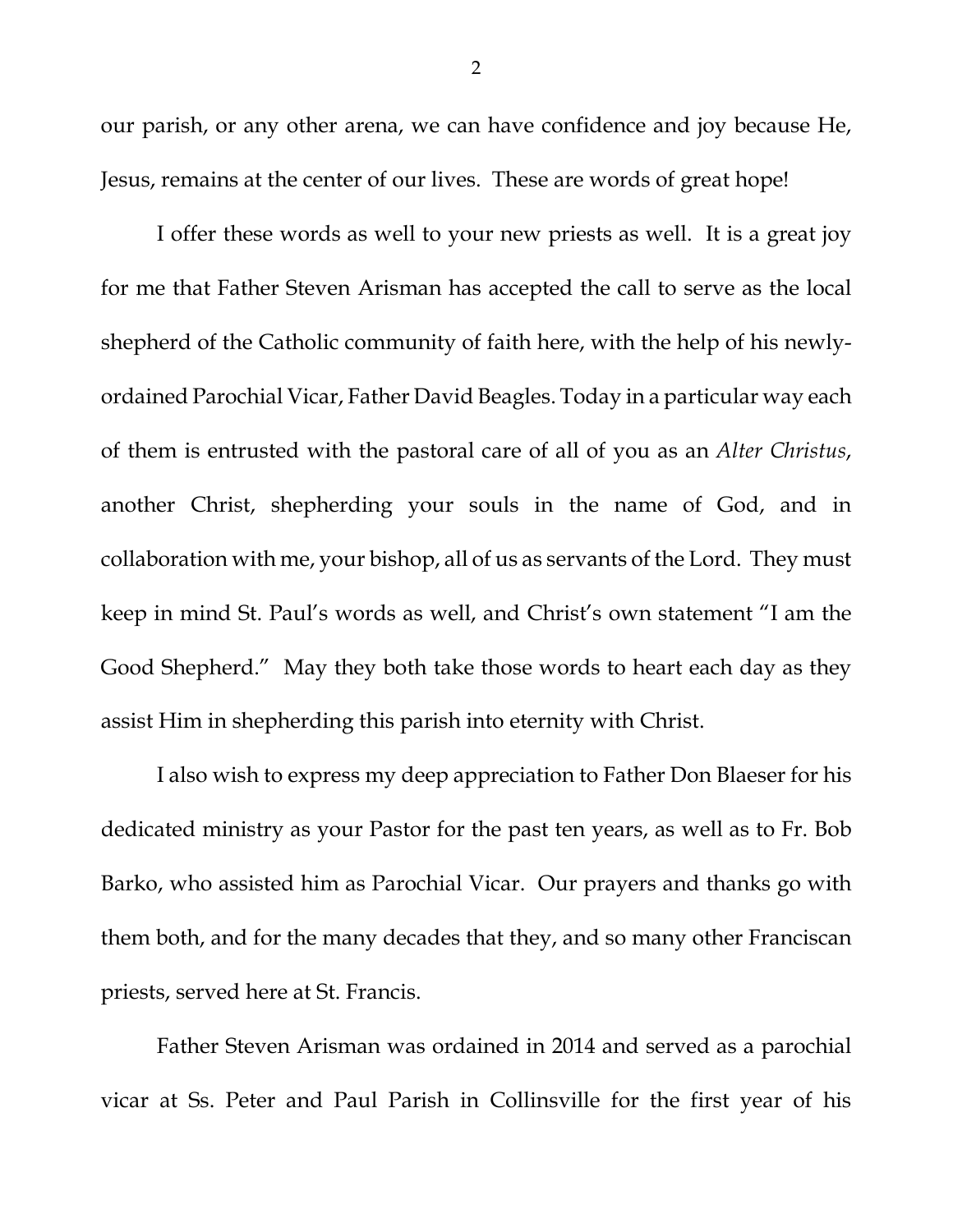priesthood, before being Parochial Vicar at St. Charles Borromeo in Charleston and Immaculate Conception in Mattoon from 2016-2017. He was then named Pastor of Our Lady of the Holy Spirit Parish in Mt. Zion and St. Isidore in Bethany, where he remained until this summer. Fr. Beagles, as you probably know, was ordained just a month ago, and will begin his priestly ministry here at St. Francis Solanus. Fr. Arisman and Fr. Beagles will begin serving at this parish as we continue forward into this Third Millennium of Christianity, so I think it is fitting to call to mind a theme suggested by our late Holy Father, the Great Pope Saint John Paul II, in his Apostolic Letter, *Novo Millennio Ineunte*, "On Entering the New Millennium," which I quote as follows (nos. 30-31): "First of all, I have no hesitation in saying that all pastoral initiatives must be set in relation to holiness."

We grow in holiness by following Jesus as His disciples. Closely related to the notion of discipleship is the concept of stewardship. In the First Letter of St. Peter, he writes of stewardship in these words: "As each one has received a gift, use it to serve one another as good stewards of God's varied grace."[1](#page-5-0) The prophet Micah put different words on this same truth: holiness is "to do justice … love kindness … and walk humbly with your God".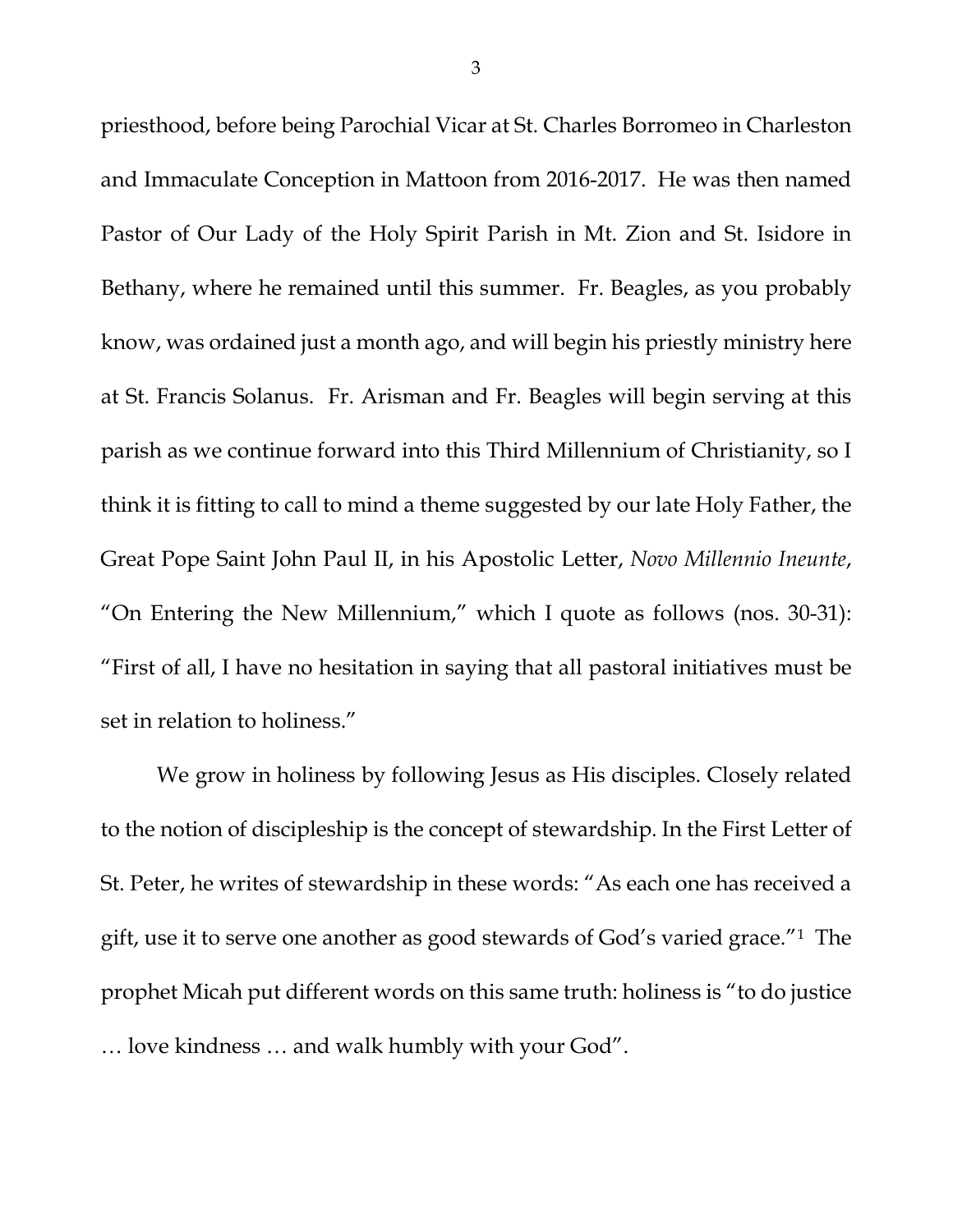In the Fall of 2015, I published my second pastoral letter, entitled, *Ars Crescendi in Dei Gratia*, Latin for "The Art of Growing in God's Grace." In it, I wrote, "The art of growing in God's grace is the key to growth in the Church. Building a culture of growth in the Church starts with inviting people to experience the love of Jesus Christ."

In 2017 we concluded our Fourth Diocesan Synod, in which we focused on discipleship and stewardship. In addition to the clergy and consecrated religious who participated, delegates from each of our 129 parishes in this Diocese voted overwhelmingly to adopt a dozen declarations intended to set the direction and tone for the pastoral ministry of this local Church for the next several years.

The first of these declarations proclaims a new mission statement for all of us as members of this Diocese: "The mission of the Roman Catholic Diocese of Springfield in Illinois is to build a fervent community of intentional and dedicated missionary disciples of the Risen Lord and steadfast stewards of God's creation who seek to become saints. Accordingly, the community of Catholic faithful in this diocese is committed to the discipleship and stewardship way of life as commanded by Christ Our Savior and as revealed by Sacred Scripture and Tradition."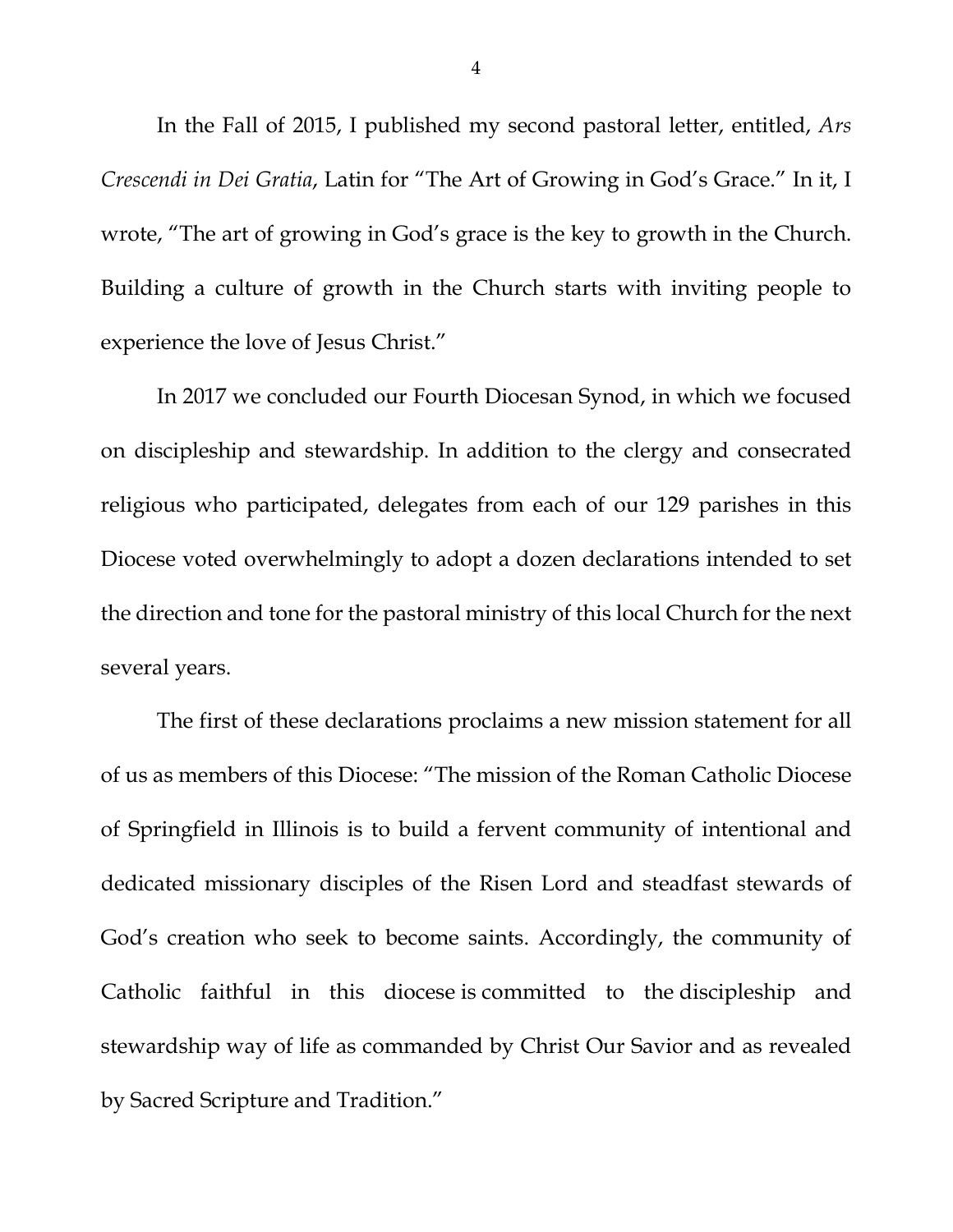To further this mission, the Diocese of Springfield in Illinois is committed to implementing the Four Pillars of Discipleship and Stewardship, namely, **hospitality, prayer, formation,** and **service**. In other words, we will **invite** people proactively to join us in prayer, especially Sunday Mass; we will **provide** well-prepared celebrations of the sacraments and other occasions for **prayer** as signs of hope and paths of grace to heaven; we will **study** the Bible and **learn** more about Jesus and our Catholic faith; and we will **serve** each other, especially those in need, by practicing charity and justice.

Through prayer, discernment, and consultation with others, it has become evident that the Lord is inviting us to embrace more fully our call to discipleship out of which necessarily follows a life of stewardship.<sup>2</sup>

Stewardship recognizes that everything we have comes from God. Stewardship from God's perspective is that He has given us gifts to be used not just selfishly for ourselves, but to be shared with others. Becoming a disciple means making an intentional decision to accept the Lord's call to follow Him and live the discipleship and stewardship way of life.

Thanks to the leadership of Father Blaeser, your parish has already begun to take steps to implement the goals of our Diocesan Synod. A key group that is essential to this plan for growth is the priests of our diocese, especially our